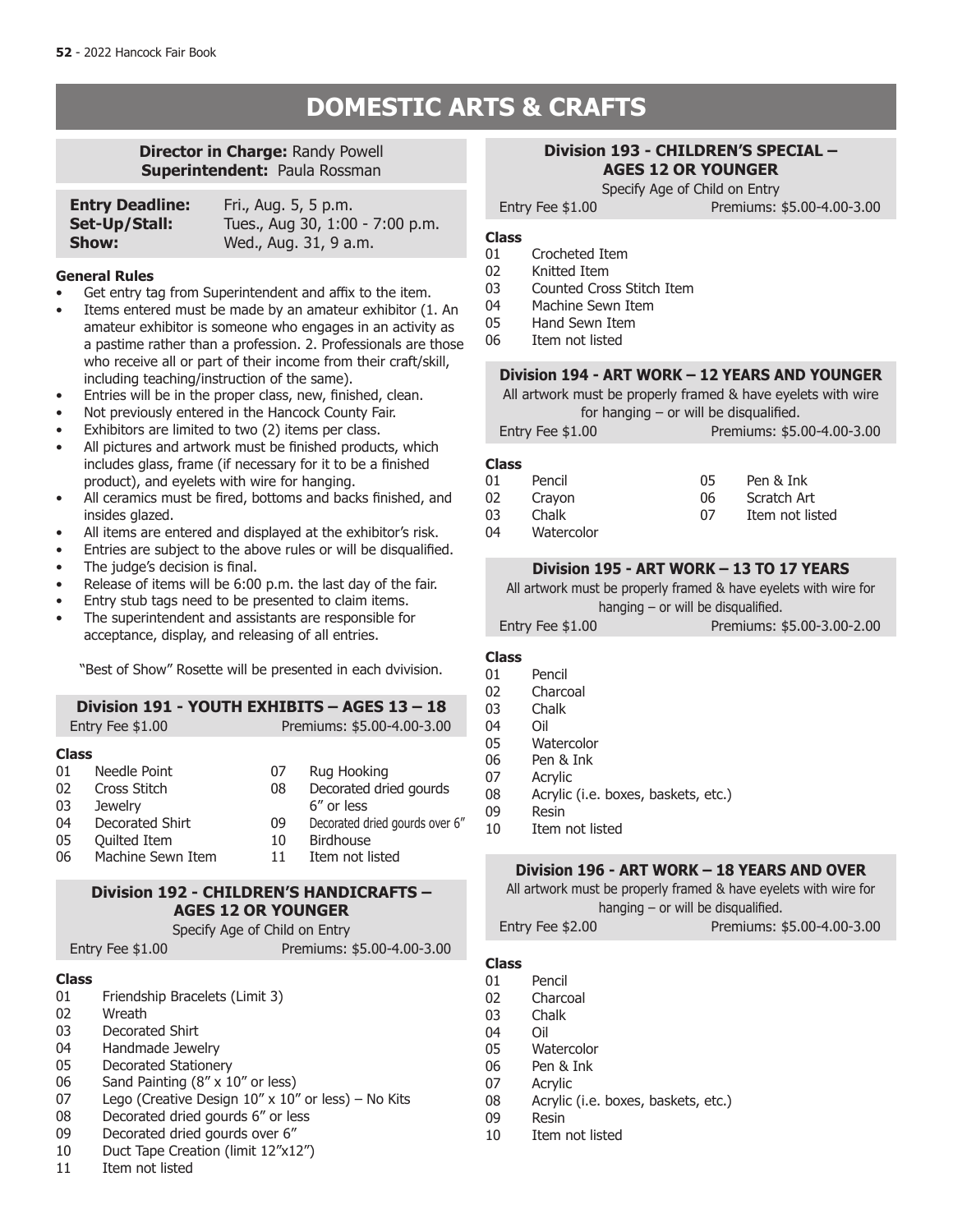#### **Director in Charge:** Randy Powell **Superintendent:** Paula Rossman

| <b>Entry Deadline:</b> | Fri., Aug. 19, 5 p.m.           |
|------------------------|---------------------------------|
| Set-Up/Stall:          | Tues., Aug 30, 1:00 - 7:00 p.m. |
| <b>Show:</b>           | Wed., Aug. 31, 9 a.m.           |

#### **General Ceramics Rules:**

All ceramics must be fired, bottoms and backs finished and insides glazed. Each exhibitor may enter two (2) pieces in each class. Entry in the wrong class will not be judged. Do not enter items from previous Hancock County Fairs.

| Division 197 - CERAMICS – 9 YEARS AND YOUNGER<br>Premiums: \$5.00-4.00-3.00<br>Entry Fee \$1.00  |                                                                                                                        |                            |                                                                                     |  |
|--------------------------------------------------------------------------------------------------|------------------------------------------------------------------------------------------------------------------------|----------------------------|-------------------------------------------------------------------------------------|--|
| <b>Class</b><br>01<br>02                                                                         | <b>Stains</b><br>Glaze                                                                                                 | 03<br>04                   | Resin Figurines<br>Free-Form                                                        |  |
| Division 198 - CERAMICS - 10 - 17 YEARS OF AGE<br>Premiums: \$5.00-4.00-3.00<br>Entry Fee \$1.00 |                                                                                                                        |                            |                                                                                     |  |
| <b>Class</b><br>01<br>02<br>03<br>04                                                             | <b>Stains</b><br>Drybrush Stains<br>Under glaze<br>Glaze                                                               | 05<br>06<br>07             | Resin Figurines<br>Hand-Thrown Pottery<br>Free-Form                                 |  |
| Division 199 - CERAMICS - 18 YEARS AND UP<br>Premiums: \$5.00-4.00-3.00<br>Entry Fee \$2.00      |                                                                                                                        |                            |                                                                                     |  |
| <b>Class</b><br>01<br>02<br>03<br>04<br>05<br>06                                                 | <b>Stains</b><br>Dry brush Stains<br><b>Combination of Stains</b><br>Under glaze<br><b>Translucent Stains</b><br>Glaze | 07<br>08<br>09<br>10<br>11 | Resin Figurines<br>Hand-Thrown Pottery<br>Free-Form<br>Luster and/or Gold<br>Decals |  |

### **Division 200 - HANDICAPPED CERAMICS** Entry Fee \$2.00 Premiums: \$5.00-4.00-3.00

#### **Class**

| 01 | Stains | 03  | Resin Figurines |
|----|--------|-----|-----------------|
| 02 | Glaze  | 04. | Free-Form       |

#### **Division 201 - WREATHS** Entry Fee \$2.00 Premiums: \$5.00-4.00-3.00

| <b>Class</b> |           |     |                 |
|--------------|-----------|-----|-----------------|
| 01           | Grapevine | 04  | Burlap          |
| 02           | Pine Cone | 05. | Item not listed |
| 03           | Deco mesh |     |                 |

|                                                                                                                                                                                 | Entry Fee \$2.00                                 | <b>Division 202 - BASKETRY</b> | Premiums: \$5.00-4.00-3.00                                                                                  |
|---------------------------------------------------------------------------------------------------------------------------------------------------------------------------------|--------------------------------------------------|--------------------------------|-------------------------------------------------------------------------------------------------------------|
| <b>Class</b><br>01<br>02<br>03<br>04<br>05                                                                                                                                      | <b>Fabric</b><br>Paper<br>Holiday<br>Egg<br>Reed | 06<br>07<br>08<br>09<br>10     | Free Form (creative)<br>Pattern or Kit<br>Market (over 15")<br>Market (under 15")<br><b>Item not listed</b> |
| Division 203 - SCARECROW<br>Entry must be free standing. No seated figures please.<br>Height must be at least 36" tall but not to exceed 6'. The width<br>should not exceed 42" |                                                  |                                |                                                                                                             |

Entry Fee \$2.00 Premiums: \$5.00-4.00-3.00

# **Class**

- under 36" under 12 years old
- 02 under 36" 12-17 years old<br>03 under 36" 18 years and up
- 03 under  $36'' 18$  years and up<br>04  $36'' 6' -$  under 12 years old
- 04 36" 6' under 12 years old<br>05 36" 6' 12-17 years old
- 36" 6' 12-17 years old
- 06 36 6' 18 years and up

### **Division 204 - HAND QUILTED**

Entry Fee \$2.00 Premiums: \$5.00-4.00-3.00

# **Class**

| 01 | Pieced            | 05 | Wall Hanging    |
|----|-------------------|----|-----------------|
| 02 | Hand Appliquéd    | 06 | Miniature       |
| 03 | Cross Stitch      | 07 | Item not listed |
| 04 | Machine Appliquéd |    |                 |
|    |                   |    |                 |

#### **Division 205 - MACHINE QUILTS**

All quilts must be new, finished, clean and not previously entered at the Hancock County Fair.

Entry Fee \$2.00 Premiums: \$5.00-4.00-3.00

# **Class**

| 01 | Pieced            | 05 | Wall Hanging    |
|----|-------------------|----|-----------------|
| 02 | Hand Appliquéd    | 06 | Miniature       |
| 03 | Cross Stitch      | 07 | Item not listed |
| 04 | Machine Appliquéd |    |                 |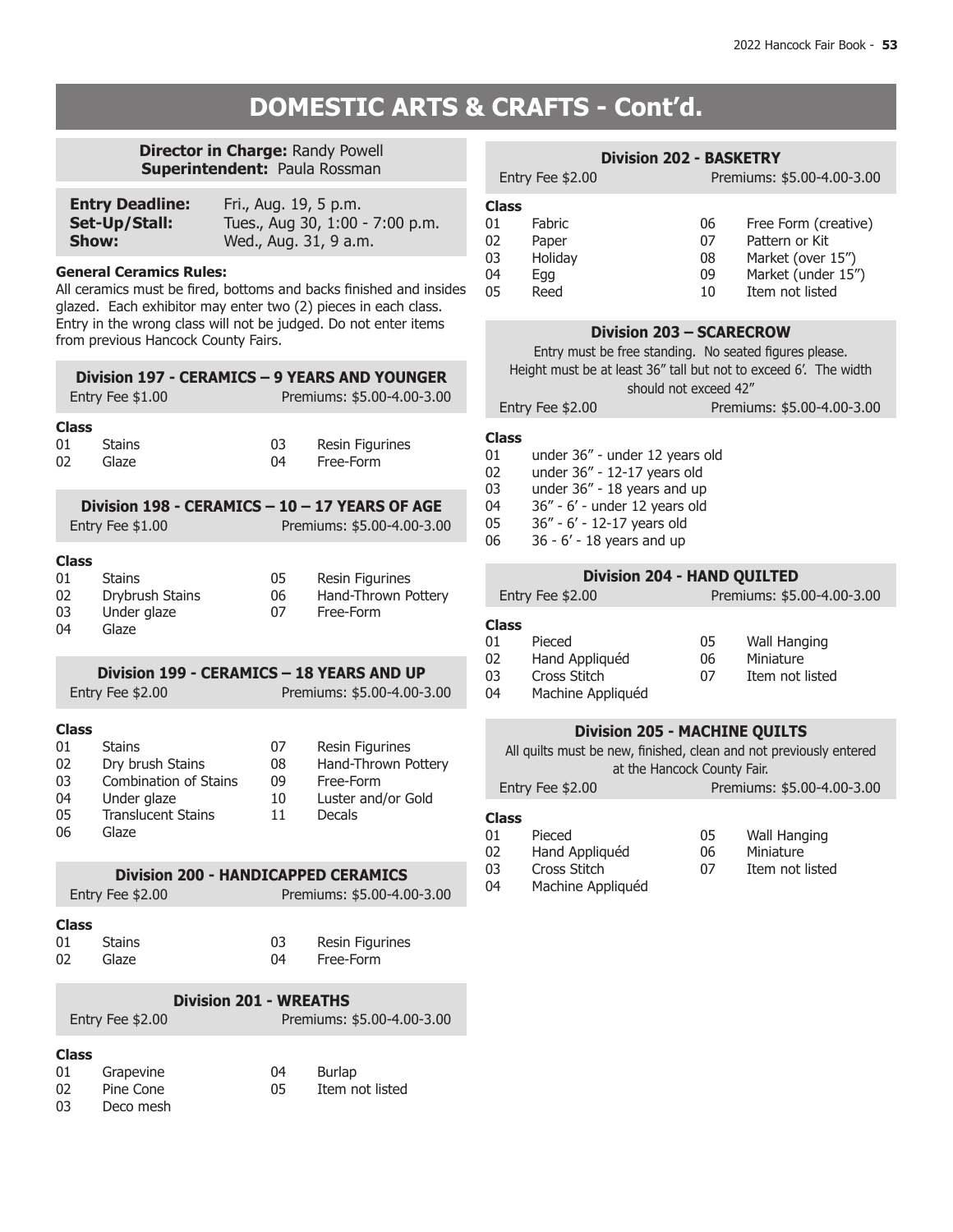# **Director in Charge:** Randy Powell

**Superintendent:** Paula Rossman

| <b>Entry Deadline:</b> | Fri., Aug 19, 5 p.m.            |
|------------------------|---------------------------------|
| Set-Up/Stall:          | Tues., Aug 30, 1:00 - 7:00 p.m. |
| Show:                  | Wed., Aug. 31, 9 a.m.           |

#### **Division 206 - AFGHANS/BEDSPREADS/BLANKETS**

All afghans must be new, finished, clean and not previously entered in the Hancock County Fair

| Entry Fee \$2.00 |                        |    | Premiums: \$5.00-4.00-3.00 |  |
|------------------|------------------------|----|----------------------------|--|
| <b>Class</b>     |                        |    |                            |  |
| 01               | Granny                 | 05 | Hairpin Lace               |  |
| 02               | Ripple                 | 06 | Popcorn Stitch             |  |
| 03               | Knitted                | 07 | Crocheted                  |  |
| 04               | <b>Broomstick Lace</b> | 08 | Item not listed            |  |

|              |                   | <b>Division 207 - RUGS</b> |                            |  |
|--------------|-------------------|----------------------------|----------------------------|--|
|              | Entry Fee $$2.00$ |                            | Premiums: \$5.00-4.00-3.00 |  |
| <b>Class</b> |                   |                            |                            |  |
| 01           | Crocheted         | 04                         | <b>Braided</b>             |  |

| 01 | Crocheted  | 04  | <b>Braided</b>  |
|----|------------|-----|-----------------|
| 02 | Latch Hook | 05. | Item not listed |
| 03 | Woven      |     |                 |

# **Division 208 - CROCHETED WORK**

Entry Fee \$2.00 Premiums: \$5.00-4.00-3.00 **Class Tablecloth** 02 Infant Three Piece Set<br>03 Doily (18" or smaller) 03 Doily (18" or smaller)<br>04 Doily (19" or larger) Doily (19" or larger) 05 Pot Holders (Pair) 06 Crocheted Doll Dress<br>07 Pillow Case (Pair) Pillow Case (Pair) 08 Novelty Items 09 Child's Sweater/Vest<br>10 Woman's Sweater/Ve 10 Woman's Sweater/Vest<br>11 Man's Sweater/Vest Man's Sweater/Vest 12 Item not listed excluding afghan bedspread & blanket

## **Division 209 - KNITTED WORK**

|              | Entry Fee \$2.00 | Premiums: \$5.00-4.00-3.00    |                      |
|--------------|------------------|-------------------------------|----------------------|
| <b>Class</b> |                  |                               |                      |
| 01           | Child's          | 05                            | Scarf/Gloves/Mittens |
| 02           | Woman's          | በ6                            | Item not listed -    |
| 03           | Man's            | excluding afghan, bedspread & |                      |
| 04           | Novelty          | blanket                       |                      |

### **Division 210 - NEEDLEWORK**

Entry Fee \$2.00 Premiums: \$5.00-4.00-3.00

#### **Class**

- 01 Towel (Cotton Embroidery)<br>02 Towel (Counted Cross Stitcl
- Towel (Counted Cross Stitch)
- 03 Pillow Case (Cotton Embroidery, pair)<br>04 Pillow Case (Counted Cross Stitch, pai
- 04 Pillow Case (Counted Cross Stitch, pair)<br>05 Dresser Scarf (Cotton Embroidery)
- Dresser Scarf (Cotton Embroidery)
- 06 Dresser Scarf (Counted Cross Stitch)
- 07 Table Cloth (Cotton Embroidery)<br>08 Table Cloth (Counted Cross Stitcl
- 08 Table Cloth (Counted Cross Stitch)<br>09 Plastic Needlework
- 09 Plastic Needlework<br>10 Needlework Canyas
- 
- 10 Needlework Canvas<br>11 Item not listed, excl Item not listed, excluding picture

### **Division 211 - INFANT AND CHILDREN'S BEDDING**

|                         | Entry Fee \$2.00             | Premiums: \$5.00-4.00-3.00 |                           |
|-------------------------|------------------------------|----------------------------|---------------------------|
| Class<br>01<br>02<br>03 | Ouilt<br>Comforter<br>Afghan | 04<br>05                   | Pillow<br>Item not listed |
|                         |                              |                            |                           |

### **Division 212 - PICTURES**

Entry Fee \$2.00 Premiums: \$5.00-4.00-3.00

# **Class**

- Any Holiday
- 02 Sampler
- 03 Crewel Embroidery<br>04 Punch Needle Creat
- 04 Punch Needle Creation<br>05 Cotton Embroiderv
- Cotton Embroidery
- 06 Perforated Paper<br>07 Counted Cross St
- Counted Cross Stitch Hoop
- 08 Beaded Cross Stitch 09 Counted Cross Stitch
	- (aida) 14-17 Count (Frame 10 x 12 or smaller)
- 10 Counted Cross Stitch (aida) 18-22 Count (Frame 10 x 12 or smaller)
- 11 Counted Cross Stitch (aida) 14-17 Count (Frame 10 x 12 or larger) 12 Counted Cross Stitch
- (aida) 18-22 Count (Frame 10 x 12 or larger) 13 Counted Cross Stitch
- (linen over 2) 12-27 Count (Frame 10 x 12 or smaller)
- 14 Counted Cross Stitch (linen over 2) 28-33 Count (Frame 10 x 12 or smaller) 15 Counted Cross Stitch
- (linen over 2) over 34 Count (Frame 10 x 12 or smaller) 16 Counted Cross Stitch
- (linen over 2) 12-27 Count (Frame 10 x 12 or larger) 17 Counted Cross Stitch
- (linen over 2) 28-33 Count (Frame 10 x 12 or larger) 18 Counted Cross Stitch
- (linen over2) over 34 Count (Frame 10 x 12 or larger)<br>19 Counted Cross Stitch (linen over 1) Counted Cross Stitch (linen over 1)
- 
- 20 Item not listed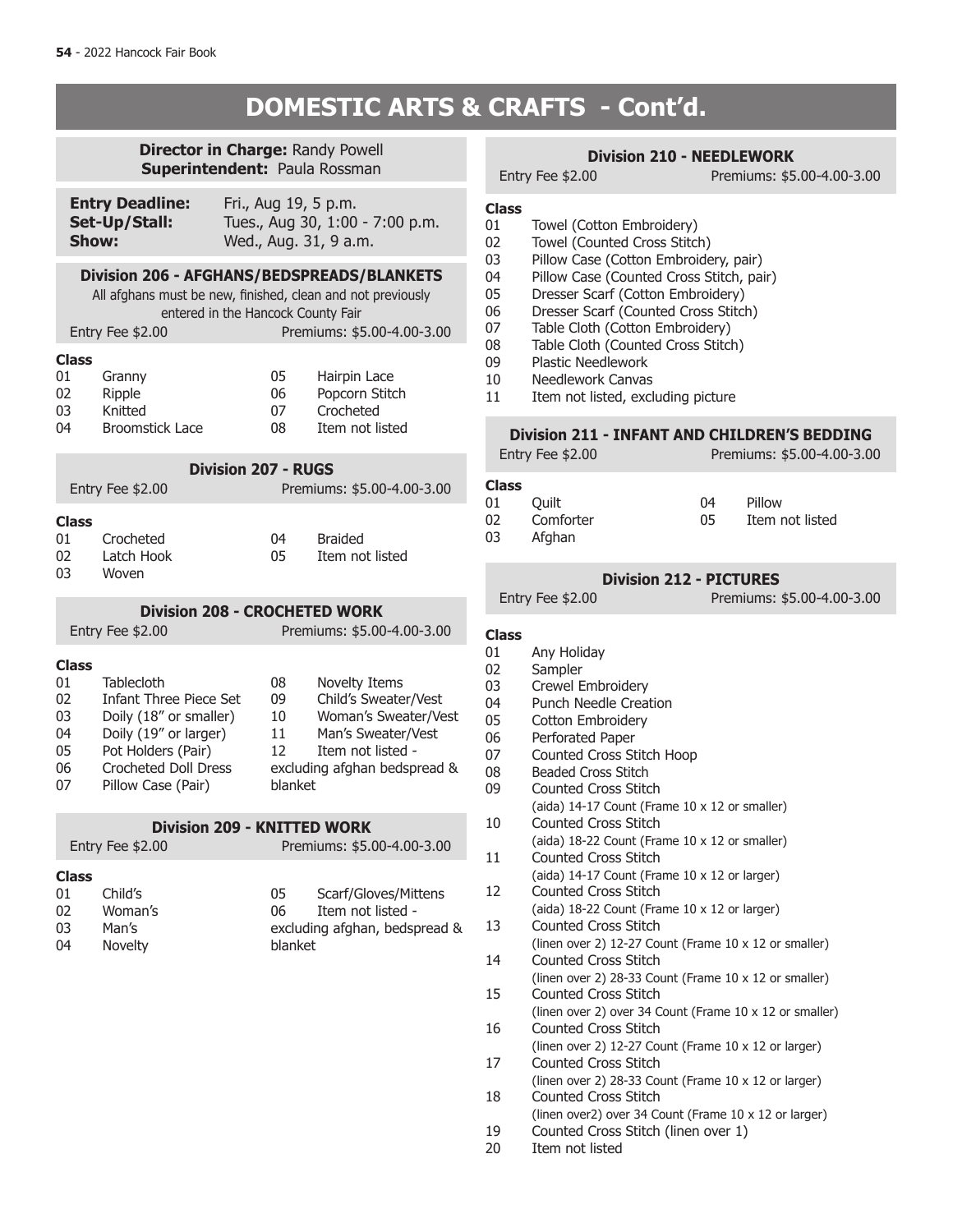| <b>Director in Charge: Randy Powell</b><br><b>Superintendent: Paula Rossman</b>                                                                    |                                                                            |  |                      |                                                                     |
|----------------------------------------------------------------------------------------------------------------------------------------------------|----------------------------------------------------------------------------|--|----------------------|---------------------------------------------------------------------|
| <b>Entry Deadline:</b><br>Fri., Aug. 19, 5 p.m.<br>Tues., Aug 30, 1:00 - 7:00 p.m.<br>Set-Up/Stall:<br>Wed., Aug. 31, 9 a.m.<br>Show:              |                                                                            |  |                      |                                                                     |
| Division 213 - DECORATED SHIRTS, SWEATSHIRTS,<br><b>CARDIGANS, T-SHIRTS, DENIM SHIRTS, VESTS</b><br>Premiums: \$5.00-4.00-3.00<br>Entry Fee \$2.00 |                                                                            |  |                      |                                                                     |
| <b>Class</b><br>01<br>02<br>03                                                                                                                     | Painted<br>Appliquéd<br><b>Counted Cross Stitch</b>                        |  | 04 -<br>05           | <b>Machine Embroidery</b><br>Items not listed                       |
| <b>Division 214 - ADULT MACHINE SEWING FOR</b><br><b>CHILDREN SIZE 10 OR SMALLER</b><br>Entry Fee \$2.00<br>Premiums: \$5.00-4.00-3.00             |                                                                            |  |                      |                                                                     |
| <b>Class</b><br>01<br>02<br>03 -                                                                                                                   | Child's Pants/Skirt<br>Child's Shirt/Blouse<br>Child's Dress               |  | 04<br>05<br>06       | Child's Suit/Coat<br>Romper<br><b>Christening Dress</b>             |
| <b>Division 215 - ADULT MACHINE SEWING</b><br>Entry Fee \$2.00<br>Premiums: \$5.00-4.00-3.00                                                       |                                                                            |  |                      |                                                                     |
| <b>Class</b><br>01<br>02<br>03<br>04                                                                                                               | Dress/Jumper<br>Evening/Bridal/Occasion<br>Sleep Wear<br>Blouse/Shirt/Vest |  | 05<br>06<br>07<br>08 | Skirt/Pants/Shorts<br>Suit/Jacket/Coat<br>Crafts<br>Item not listed |
| <b>Division 216 - PILLOWS</b><br>Entry Fee \$2.00<br>Premiums: \$5.00-4.00-3.00                                                                    |                                                                            |  |                      |                                                                     |
| <b>Class</b><br>01<br>$02\,$<br>03                                                                                                                 | Embroidered<br>Quilted<br>Patchwork                                        |  | 04  <br>05<br>06     | <b>Counted Cross Stitch</b><br>Crocheted<br>Item not listed         |
| <b>Division 217 - TOYS</b><br>Premiums: \$5.00-4.00-3.00<br>Entry Fee \$2.00                                                                       |                                                                            |  |                      |                                                                     |
| <b>Class</b><br>01<br>02<br>03                                                                                                                     | Dolls (12" or smaller)<br>Dolls (13" or larger)<br>Stuffed                 |  | 04<br>05             | Jointed<br>Item not listed                                          |
| <b>Division 218 - HANDICRAFTS</b>                                                                                                                  |                                                                            |  |                      |                                                                     |

Entry Fee \$2.00 Premiums: \$5.00-4.00-3.00

## 04 Wall Hanging<br>05 Decorated go 05 Decorated gourds 6" or under<br>06 Decorated gourds over 6" 06 Decorated gourds over 6"<br>07 Duct Tape Creation (limit) 07 Duct Tape Creation (limit 12"x12")<br>08 Needle Felting 08 Needle Felting<br>09 Greeting Cards

- Greeting Cards (limit 3)
- 10 Birdhouse
- 11 Scrapbook<br>12 Item not lis
	- Item not listed

# **Division 219 – HOLIDAY DÉCOR**

|              | Entry Fee \$2.00                 |    | Premiums: \$5.00-4.00-3.00 |
|--------------|----------------------------------|----|----------------------------|
| <b>Class</b> |                                  |    |                            |
| 01           | Ornaments - limit 3              | 05 | Stocking                   |
| 02           | Tree Skirt                       | 06 | Wreath/Door Décor          |
| 03           | Tree Topper                      | 07 | Gift Wrapping (use a       |
| 04           | Table Decoration/<br>Centerpiece |    | standard shirt box)        |

### **Division 220 – UPCYCLING**

Design an item from recyclable and/or non-recyclable material in which materials are used for a purpose other than its original use and remade into an object. Materials may include (but not limited to): plastic, cardboard, paper, glass, tin, iron & steel. No poisonous, hazardous or perishable material may be used or displayed. Entry Fee \$2.00 Premiums: \$5.00-4.00-3.00

- **Class** 01 Decorative Item<br>02 Functional Item
- Functional Item (any item that may be used in daily life)
- 03 Wearable Art (jewelry, accessory, clothing, etc.)<br>04 Miscellaneous (any item that does not fit into anot
- Miscellaneous (any item that does not fit into another class)

### **NURSING HOME RESIDENTS**

Any crafts the residents would like to make will be accepted. When entering be sure to inform the Entry Office that this is the Nursing Home Residents Class and the entry will be made accordingly. We encourage all Nursing Homes to enter this class.

#### **NO ENTRY FEES - RIBBONS WILL BE AWARDED - NO PREMIUMS**

#### **Class**

01 Nursing Home Resident – Craft

- **Class**
- 01 Stained Glass<br>02 Silk Flower Ari
- Silk Flower Arrangement
- 03 Jewelry